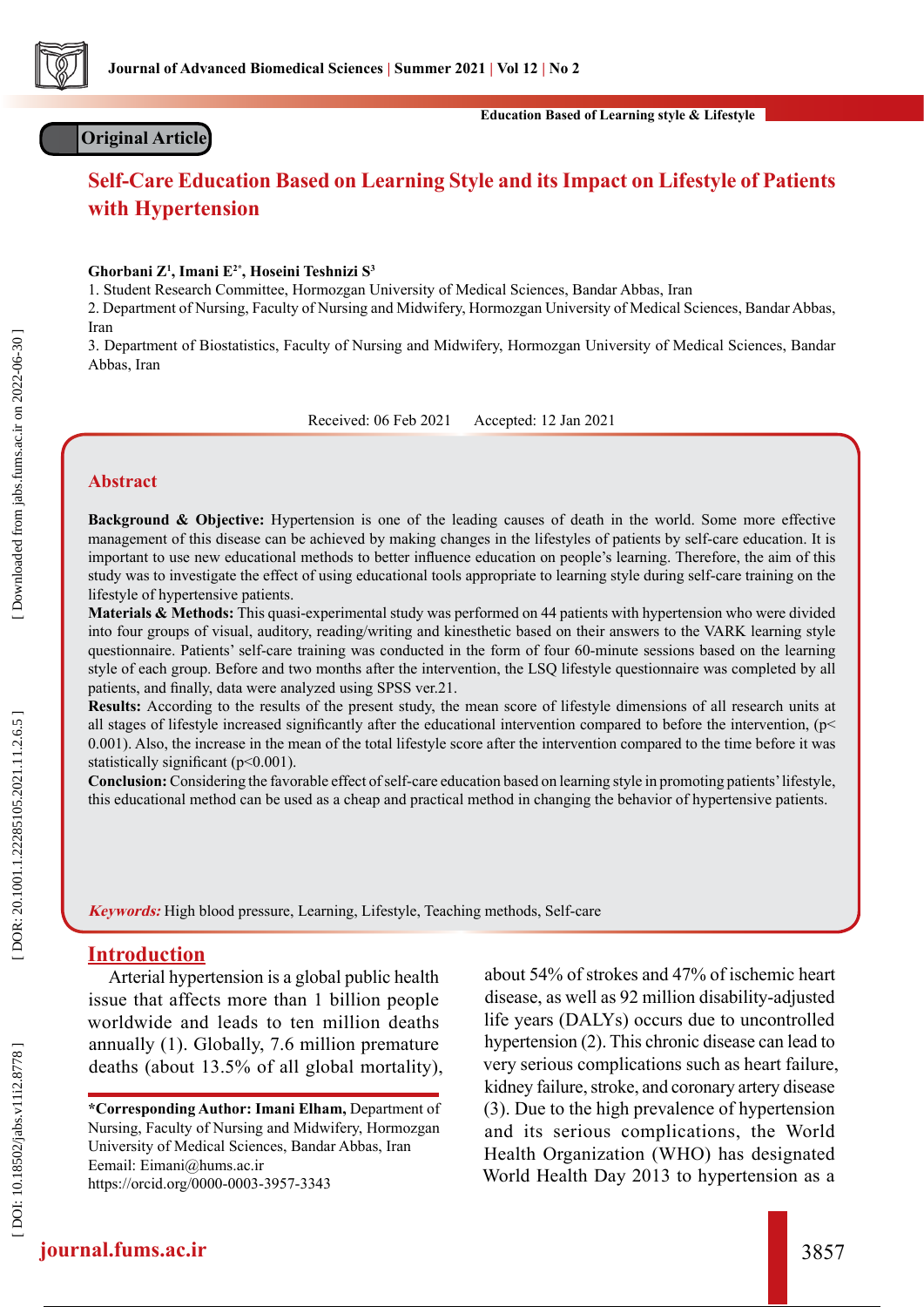

#### **Ghorbani Z, et al .**

"silent killer, global public health crisis" (4). In Iran, several studies have been conducted with different results, but in general have shown that 25 to 35% of adults have high blood pressure (5). So that the prevalence of this disease has been reported in Gonabad 20.88%, Tabriz 20.82%, Kermanshah 14%, Tehran 32% (6) and Bandar Abbas 35.3% (7). The prevalence of hypertension has gained unprecedented momentum in lowand middle-income countries, while the problem has been stabilized or reduced in high-income countries. Some reports suggest that lowering blood pressure in high-income countries is the result of centralized prevention and management strategies (8). Effective management of high blood pressure is essential to reduce the risk of heart attack, stroke, chronic heart failure, and kidney disease (9). Lifestyle modification is the basis of preventive management in people with high blood pressure. It is recommended as an initial treatment before starting medication and as an adjunct treatment for people who are currently on medication. Lifestyle modifications include weight loss, salt restriction, physical activity, smoking cessation, and abstinence from alcohol (10). Some studies have shown that people with hypertension do not alter their lifestyle behaviors, as they are conscious of their disorder (11). While knowledge of the factors that contribute to patients' lack of lifestyle and therapeutic interventions is limited, but it is believed that effective patient education (such as explaining hypertension and its goals, side effects of treatment, and good physicianpatient relationships) to improve blood pressure control and achieve a better quality of life for patients and long-term clinical outcomes is very important (12).

One of the effective educational interventions in the management of hypertension is self-care education (13). Self-care includes simple healthpromoting activities such as exercise and eating healthy foods to more sophisticated healthrestoring measures such as receiving treatment and rehabilitation (14). Self-care measures in hypertension include medication, low-salt

and low-fat diets, exercise, alcohol restriction,, non-smoking, weight loss, blood pressure measurement, regular visits, and stress reduction  $(15)$ .

It is important to examine and determine the learning styles of the learners to achieve more desirable results through education (16). Learners have different ways of internalizing information, these differences reflect their specific learning styles. Learning style is the preferred method by which the learner sees, processes, and understands information (17). Assessing individual learning styles can provide instructors with effective teaching methods. In addition, knowing the learning preferences helps learners to find appropriate learning methods to understand and internalize the content (16). One of the tools that help to determine learners' learning style is the VARK Learning Style Questionnaire, which was developed by Neil Fleming in 1998 and has acceptable validity and reliability and is available for free use on the Web (18,19). VARK stands for sensory principles used to provide information. V stands for visual, A stands for aural, R stands for reading/writing, and K stands for kinesthetic (18). Visual learners process information best by seeing. Aural learners like to hear information. People with reading/writing learning prefer written words, and kinesthetic learners like to gain information through experience and practice (20).

Since in Iran there is still no collective consensus on the role of educational method based on VARK learning style on the rate of learning due to the limited interventional studies on this issue and considering the high prevalence of hypertension and the important role that education plays in improving the lifestyle of this disease and, consequently, better control of blood pressure in these patients, the researchers of this study decided to conduct a study to determine the effect of using educational tools appropriate to learning style during self-care training on lifestyle of hypertensive patients referred to comprehensive health service centers in Bandar Abbas.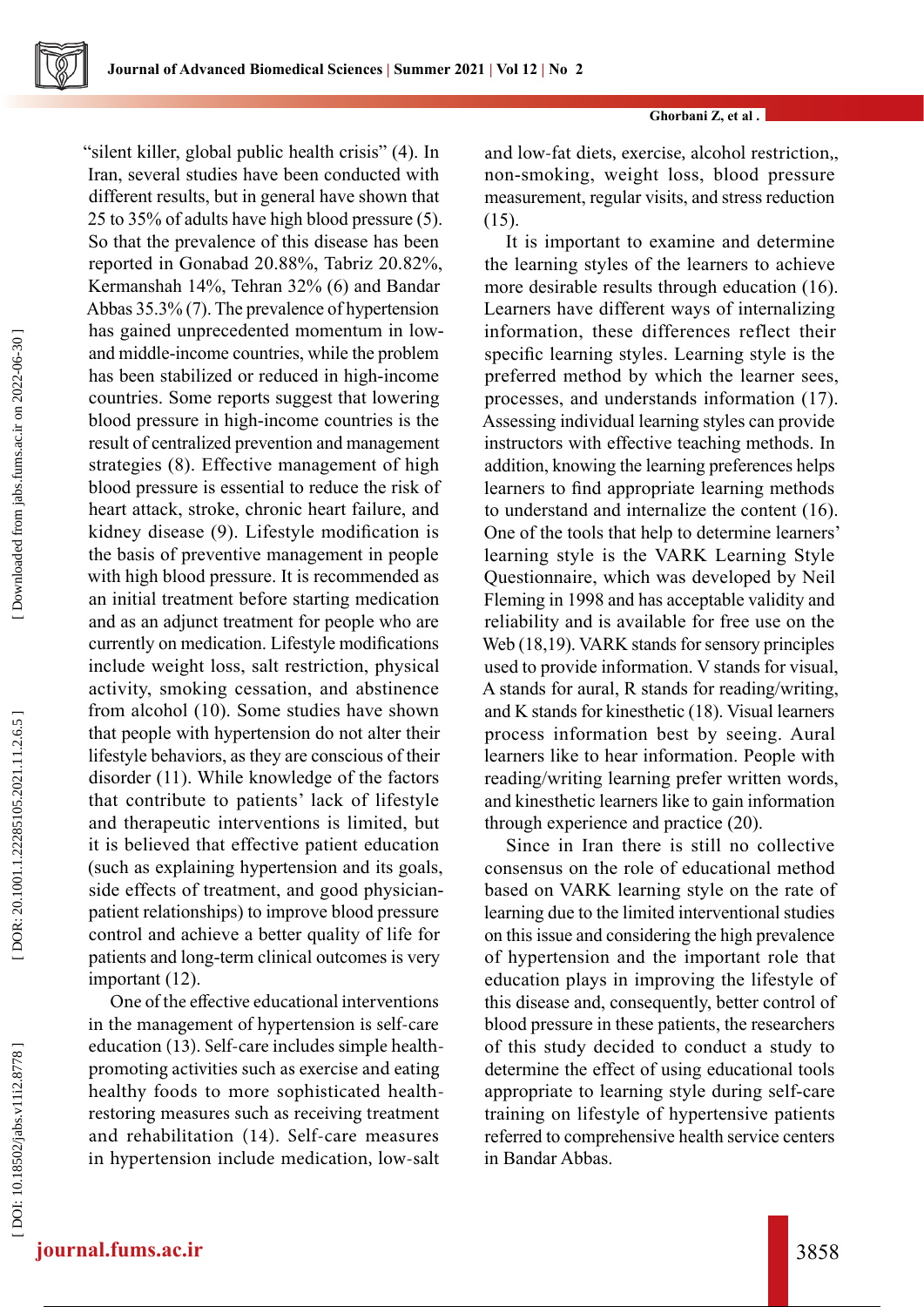### **Education Based of Learning style & Lifestyle**

# **Materials & Methods**

This research is a quasi-experimental study, pre-test-post-test without a control group that was performed on patients with hypertension referred to the comprehensive health services of Bandar Abbas during the period from January to December 2019. The sample size was obtained by using the sample size formula to estimate the average of a community taking into account  $\alpha$  = 0.05, power of 80% ( $\beta$  = 0.20), S = 32.5 and d= 25 in MedCalc software equal to 40 people (21). Since attrition of statistical samples was possible during the course of study, 10% was added to the sample size, Therefore, the final sample size was calculated to be 44 people. The sampling method in this study was two-stage. After obtaining the code of ethics from the Ethics Committee of Hormozgan University of Medical Sciences, 6 centers were selected by simple random sampling using a cluster sampling method from all of the comprehensive health service centers in Bandar Abbas. The researcher then selected 44 patients with hypertension who were eligible for inclusion in the study by referring to the mentioned centers by available sampling method and obtained informed oral and written consent to participate in the research while explaining the work process and expressing their voluntary participation in the study and gaining their trust in the field of confidentiality of information and observance of the principle of confidentiality. Literacy, no vision or hearing problems, willingness to participate in the study, medical diagnosis of major hypertension at least 6 months after diagnosis (according to patient records), age above 18 years and no learning disabilities due to mental disorders were the inclusion criteria and the absence of more than one session, the patient's unwillingness to continue attending training classes and attending the same training course were considered as exclusion criteria. Data collection tools included demographic characteristics form, VARK learning style questionnaire, LSQ lifestyle questionnaire. The demographic characteristics form was a researcher-made form used to record patients' demographic information

(age, sex, level of education, marital status, income level, employment status, smoking, underlying diseases, and drug/medications).

The VARK learning style questionnaire questions describe common situations in everyday life and therefore relate to one's learning experience. This questionnaire consists of 16 four-choice questions. Each option represents one of four learning styles. People can choose between zero and four when answering each question. Finally, the option that received the highest scores is the preferred learning style (22). Applicants based on the answers they give to the questionnaire are among individuals with a single-model learning style (visual, auditory, reading/writing or kinesthetic learning styles) or a multi-model learning style that can be a combination of 2, 3, or 4 the mentioned style is classified (23). In 2010, Leit et al. confirmed the validity and reliability of this questionnaire, in which they reported learning style subscales ranging from 0.77 to 0.85 (24). In the present study, the reliability of this questionnaire with a correlation coefficient of 0.81 was confirmed by the test-retest method with a two-week interval between tests with the distribution of the questionnaire among fifteen people with hypertension. To determine the patients' learning style (simultaneously with the selection of samples), the questionnaire was completed by patients, and based on their response to this questionnaire, patients were divided into four groups: visual, auditory, reading/writing, and kinesthetic.

The purpose of the LSQ questionnaire is to assess various aspects of people's lifestyles. This questionnaire contains 68 questions in the Likert scale as always  $(3)$ , usually  $(2)$ , sometimes  $(1)$ and never (0) and consists of 10 components that include physical health (8 questions), sport and wellbeing (7 questions), weight control and diet (7 questions), prevention from diseases (6 questions), psychological health (7 questions), Spiritual health (6 questions), social health (6 questions), preventing self-medication, drug abuse and others (6 questions), prevention from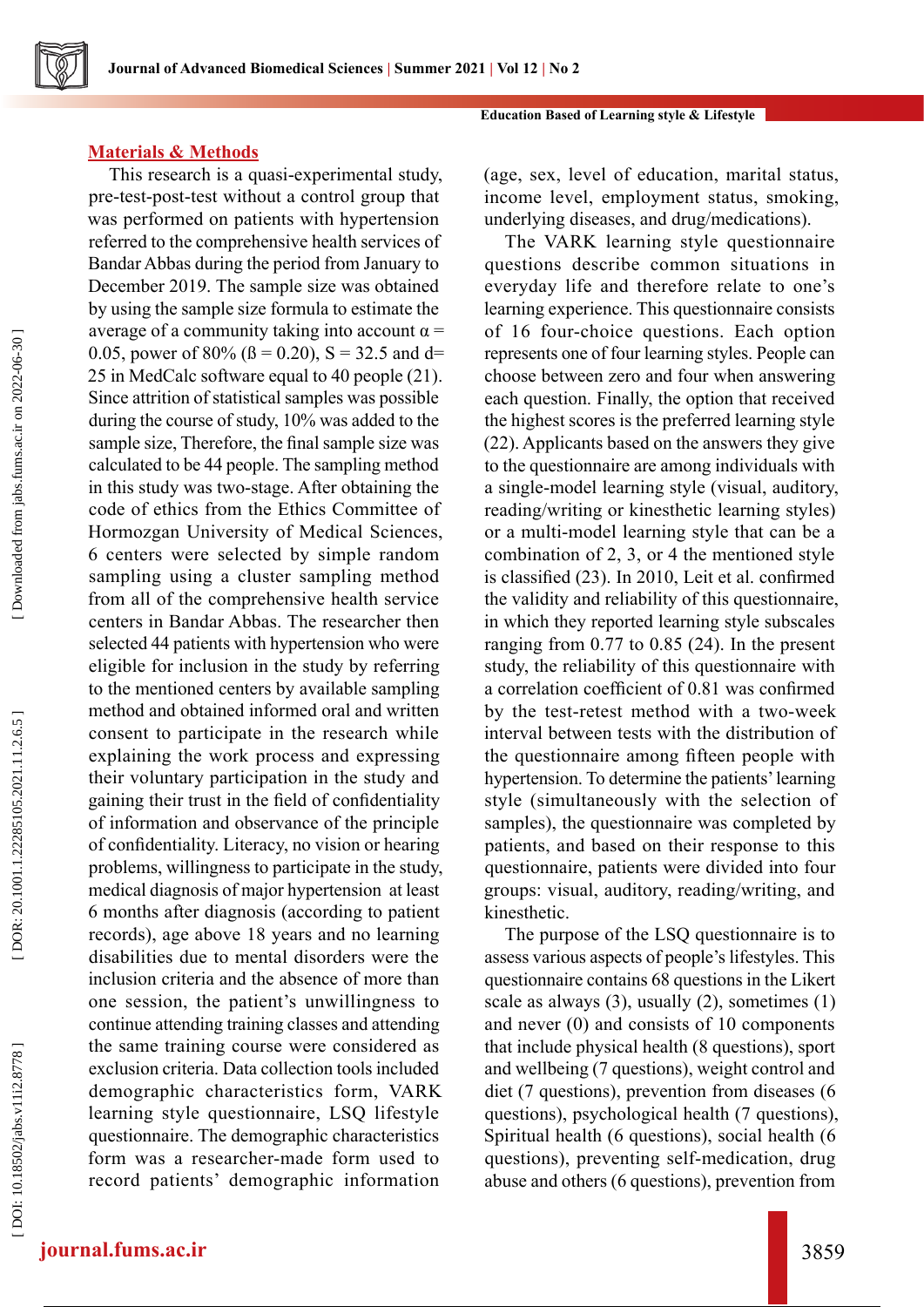**Journal of Advanced Biomedical Sciences | Summer 2021 | Vol 12 | No 2**

**Ghorbani Z, et al .**

accidents (8 questions) and environmental health (7 questions).

The validity and reliability of this questionnaire in Iran have been confirmed by Lali et al. in 2009 (25). In this study, its reliability was confirmed by distributing this questionnaire among fifteen people with hypertension referred to the comprehensive health service centers in Bandar Abbas using the intra-class correlation test with Cronbach's alpha of 96.6 ( $\alpha$  = 96.6).

The place of training sessions was the training hall located in Shahid Takhti Comprehensive Health Services Center in Bandar Abbas. In order to inform about the time and place of the training sessions, the necessary arrangements were made by telephone contact with the patients a few days before the sessions. Each group (visual, auditory, reading/writing, and kinesthetic) underwent selfcare training in four 60-minute sessions (in a period of two weeks) based on the learning style specific to each group by the researcher. The content of the training sessions for each session is shown in Table 1.

The educational tools used to teach the visual group included pictures, PowerPoint, diagrams, charts, and videos. In the auditory group, the training was done by listening to an audio file containing educational content and group discussion. A training booklet was used to teach the reading/writing group, and patients were asked to read the booklet for 30 minutes, and rewrite what they learned from reading it in their own language. The role-playing and scientific practice were among the educational methods that were used to explain the educational content to the kinesthetic group. To evaluate the effect of education on people's learning, before the first training session and two months after, the LSQ questionnaire (after providing the necessary explanations on how to answer the questions) was completed by all participants. The data were analyzed by SPSS software version 21, using descriptive (mean and standard deviation) and inferential statistics (paired t-test, Wilcoxon, one-way analysis of variance and Kruskal-Wallis tests). It should be remembered that the level of significance was under 0.05.

# **Results**

Of the total units studied, 12 had visual style, 17 had auditory style, 8 had reading/writing style and 7 had kinesthetic style. The mean age of the total sample was  $57.22 \pm 9.56$  and the mean age of the visual, auditory, reading/writing, and kinesthetic groups was  $60.08 \pm 8.71$ ,  $58.17 \pm 8.59$ , 52.37  $\pm$ 12.59 and 55.57  $\pm$  9.03 respectively. The results of the one-way analysis of variance test did not show a statistically significant difference between the mean age of the people in these four groups (p=0.329). Also, there was no statistically significant difference between the four groups in terms of other demographic variables (gender, marital status, level of education, income, job, history of opium and drug use, and underlying diseases) ( $p > 0.05$ ).

According to the results of the present study, the mean score of lifestyle dimensions of all research units at all stages of lifestyle increased significantly after the educational intervention compared to before the intervention,  $(p< 0.001)$ . Also, the increase in the mean of the total lifestyle score after the intervention compared to the time before it was statistically significant (p<0.001) (Table 2).

In the visual and auditory groups, the mean score of all lifestyle levels increased significantly after the educational intervention compared to before ( $p<0.05$ ). In the reading/writing group, this increase was significant at all levels except the level of weight control and nutrition  $(p<0.05)$ and in the kinesthetic group at the levels of sport and wellbeing, prevention from disease, spiritual health, social health and preventing self-medication, drug abuse and others, a statistically significant increase was observed (p<0.05). Nevertheless, at other levels, there was no significant increase after the intervention  $(p>0.05)$ . In addition, after the educational intervention, compared to the previous time, the mean total score of lifestyle in all four groups increased significantly (p<0.001) (Table 3).

According to the results of analysis of variance, there was no statistically significant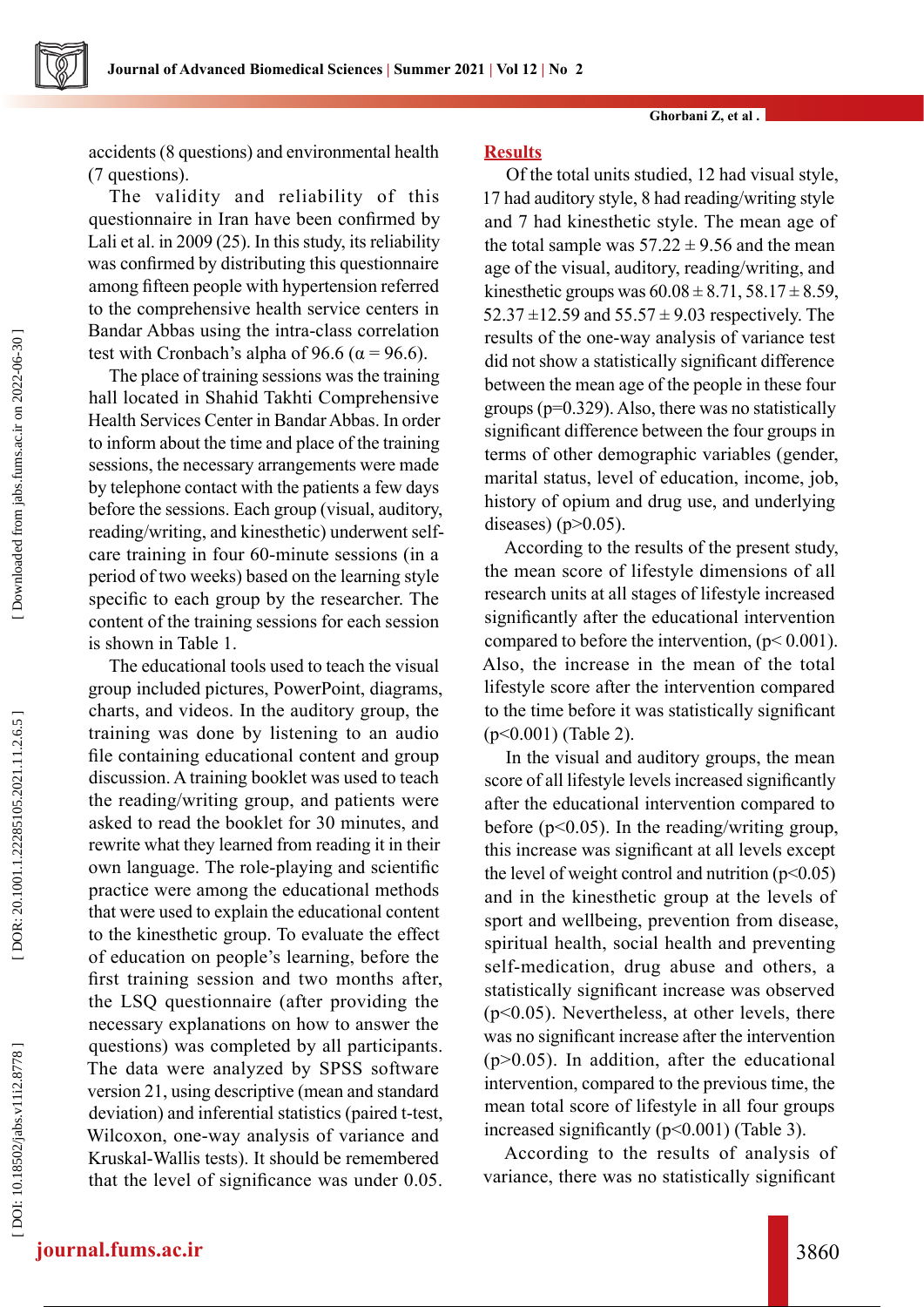

#### **Education Based of Learning style & Lifestyle**

**Table 1.** Content of educational materials presented in each training session

| <b>Training sessions</b> | <b>Educational content</b>                                                                                                                                                                                                                                                                                                                                                                                                                                                                                                       |
|--------------------------|----------------------------------------------------------------------------------------------------------------------------------------------------------------------------------------------------------------------------------------------------------------------------------------------------------------------------------------------------------------------------------------------------------------------------------------------------------------------------------------------------------------------------------|
| <b>First session</b>     | Familiarity with the purpose of education, definition of blood pressure, symptoms and<br>complications of hypertension and the importance of continuing self-care behaviors<br>in maintaining health and controlling complications and then evaluating the material<br>presented in this session                                                                                                                                                                                                                                 |
| second session           | A review of the topics presented in the first session, the importance of a healthy lifestyle<br>in a person's health and prevention of chronic diseases such as hypertension, training on<br>how to use drugs and their side effects, how to measure blood pressure, the importance<br>of diet, mobility and activity in Controlling hypertension and finally evaluating the<br>material presented in this session                                                                                                               |
| third session            | A review of the material presented in the second session, teaching social health<br>indicators and explaining the effects of smoking and alcohol consumption on blood<br>pressure, and finally evaluating the material presented in this session                                                                                                                                                                                                                                                                                 |
| fourth Session           | A review of the material presented in the third session, improving mental health by<br>presenting information about the causes of stress and the role of stress on the onset,<br>exacerbation and persistence of hypertension and ways to control stress with methods<br>such as relaxation training and diaphragmatic breathing and improving spiritual health<br>Individuals by presenting materials about the impact of religious duties on people's<br>health and finally evaluating the materials presented in this meeting |

**Table 2.** Comparison of mean score of lifestyle dimensions and total lifestyle before and after intervention of all research units

|                         | <b>Variables</b>             | <b>Before intervention</b><br>$Mean \pm SD$ | <b>After the</b><br>intervention Mean<br>$\pm SD$ | P value       |
|-------------------------|------------------------------|---------------------------------------------|---------------------------------------------------|---------------|
| lifestyle<br>dimensions | Body health                  | $19.95 \pm 2.03$                            | $21.00 \pm 1.81$                                  | $*$ $< 0.001$ |
|                         | Exercise and wellbeing       | $20.63 \pm 2.83$                            | $21.70 \pm 2.61$                                  | **< $0.001$   |
|                         | Control weight and regime    | $22.18 \pm 2.49$                            | $23.15 \pm 2.48$                                  | **< $0.001$   |
|                         | Prevention of diseases       | $19.61 \pm 2.23$                            | $20.68 \pm 2.11$                                  | $*$ $< 0.001$ |
|                         | Psychologic health           | $22.93 \pm 2.07$                            | $23.75 \pm 2.05$                                  | $*$ $< 0.001$ |
|                         | spiritual health             | $18.34 \pm 2.76$                            | $19.36 \pm 2.65$                                  | $*<0.001$     |
|                         | Social health                | $18.84 \pm 2.92$                            | $19.75 \pm 2.64$                                  | **< $0.001$   |
|                         | Prevention of drug and opium | $17.59 \pm 2.59$                            | $18.63 \pm 2.42$                                  | $*<0.001$     |
|                         | Prevention of evidences      | $22.70 \pm 2.29$                            | $23.40 \pm 2.12$                                  | $*$ $< 0.001$ |
|                         | Environmental health         | $24.22 \pm 2.75$                            | $24.88 \pm 2.51$                                  | $*<0.001$     |
|                         | Total lifestyle              | $207.02 \pm 14.94$                          | $216.34 \pm 14.11$                                | $*<0.001$     |

# **journal.fums.ac.ir** 3861

[DOI: 10.18502/jabs.v11i2.8778]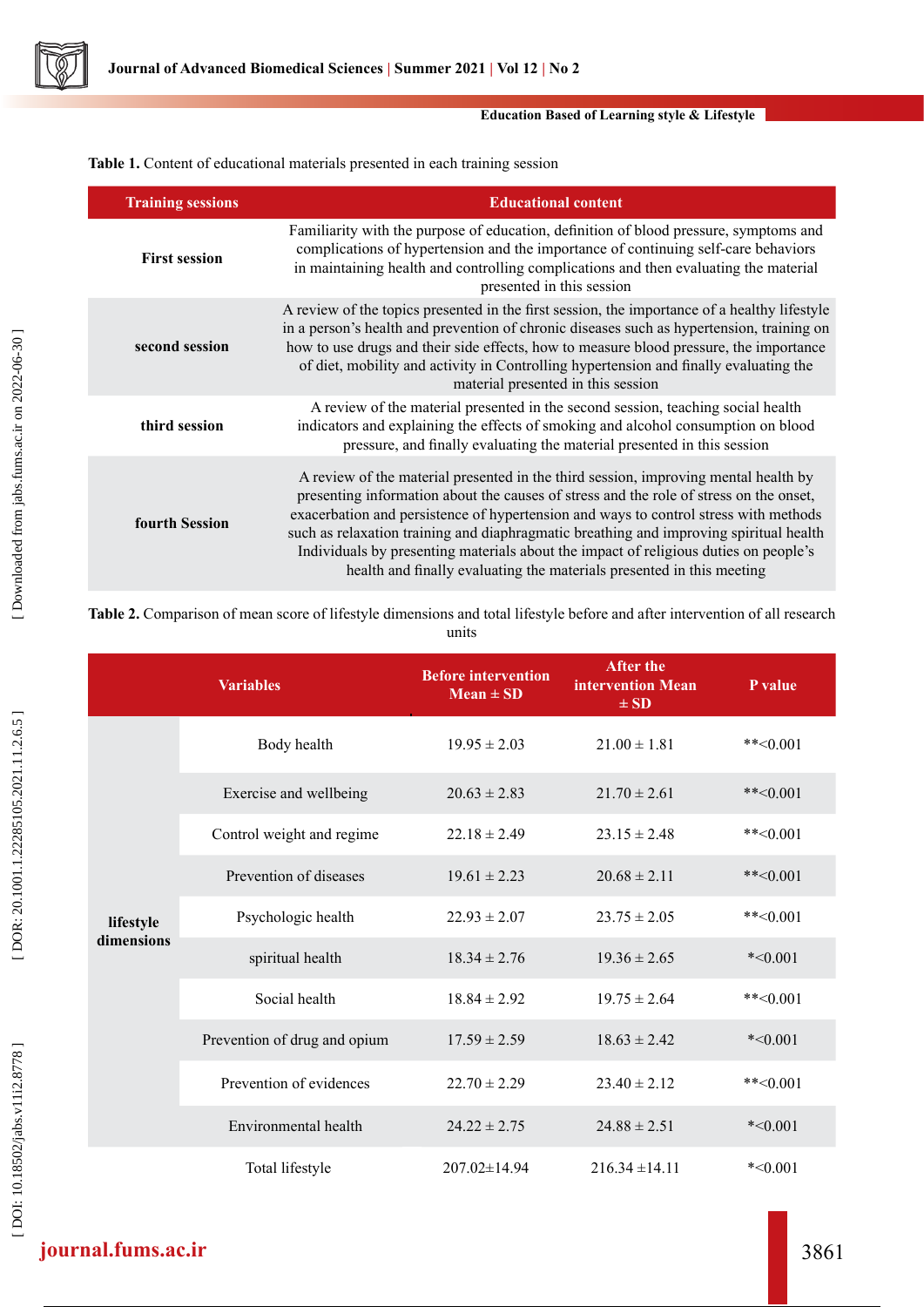

**Ghorbani Z, et al .**

**Table 3.** Comparison of mean score of lifestyle dimensions and total lifestyle before and after intervention in each group

|                         | <b>Variables</b>                   |         | <b>Visual</b><br>$Mean \pm SD$ | <b>Aural</b><br>$Mean \pm SD$ | <b>Read/Write</b><br>$Mean \pm SD$ | Kinesthetic<br>$Mean \pm SD$ |
|-------------------------|------------------------------------|---------|--------------------------------|-------------------------------|------------------------------------|------------------------------|
|                         |                                    | Before  | $20.00 \pm 1.85$               | $19.76 \pm 2.48$              | $20.50 \pm 1.77$                   | $19.71 \pm 1.60$             |
|                         | Body health                        | After   | $21.33 \pm 1.66$               | $20.88 \pm 2.17$              | $21.37 \pm 1.30$                   | $20.28 \pm 1.70$             |
|                         |                                    | P value | $*<0.001$                      | $*<0.001$                     | $*0.006$                           | $*0.103$                     |
|                         |                                    | Before  | $21.58 \pm 2.23$               | $20.58 \pm 2.69$              | $19.12 \pm 1.72$                   | $20.85 \pm 3.28$             |
|                         | Exercise and<br>wellbeing          | After   | $22.83 \pm 2.82$               | $21.76 \pm 2.35$              | $20.12 \pm 1.64$                   | $21.42 \pm 3.20$             |
|                         |                                    | P value | $*0.001$                       | $*<0.001$                     | $*0.001$                           | $*0.030$                     |
|                         |                                    | Before  | $22.83 \pm 2.28$               | $22.17 \pm 2.69$              | $22.00 \pm 2.61$                   | $21.28 \pm 2.42$             |
|                         | Control weight<br>and regime       | After   | $24.00 \pm 2.17$               | $23.41 \pm 2.71$              | $22.75 \pm 2.12$                   | $21.57 \pm 2.43$             |
|                         |                                    | P value | $**0.006$                      | $*<0.001$                     | $**0.109$                          | $**0.157$                    |
|                         |                                    | Before  | $19.66 \pm 2.64$               | $19.23 \pm 2.25$              | $20.50 \pm 1.92$                   | $19.42 \pm 1.90$             |
|                         | Prevention of<br>diseases          | After   | $21.00 \pm 2.08$               | $20.29 \pm 2.08$              | $21.62 \pm 2.32$                   | $20.00 \pm 1.91$             |
|                         |                                    | P value | $*<0.001$                      | $**0.002$                     | $*0.038$                           | $*0.030$                     |
|                         |                                    | Before  | $23.33 \pm 1.87$               | $22.82 \pm 2.29$              | $22.87 \pm 1.88$                   | $22.57 \pm 2.37$             |
|                         | Psychologic<br>health              | After   | $24.16 \pm 1.52$               | $23.82 \pm 2.18$              | $23.87 \pm 2.35$                   | $22.71 \pm 2.28$             |
|                         |                                    | P value | $**0.015$                      | $*<0.001$                     | $**0.038$                          | $**1.00$                     |
|                         |                                    | Before  | $18.58 \pm 2.15$               | $18.47 \pm 3.35$              | $17.62 \pm 3.46$                   | $18.42 \pm 1.13$             |
| lifestyle<br>dimensions | spiritual health                   | After   | $19.91 \pm 2.71$               | $19.47 \pm 2.96$              | $18.50 \pm 3.02$                   | $19.14 \pm 1.06$             |
|                         |                                    | P value | $*0.007$                       | $*<0.001$                     | $*0.006$                           | $*0.008$                     |
|                         |                                    | Before  | $18.75 \pm 3.10$               | $19.52 \pm 3.06$              | $18.75 \pm 3.19$                   | $17.42 \pm 1.71$             |
|                         | Social health                      | After   | $20.00 \pm 2.37$               | $20.41 \pm 2.73$              | $19.50 \pm 3.16$                   | $18.00 \pm 1.73$             |
|                         |                                    | P value | $*0.003$                       | $*<0.001$                     | $*0.003$                           | $*0.030$                     |
|                         | Prevention<br>of drug and<br>opium | Before  | $18.50 \pm 3.03$               | $17.17 \pm 2.55$              | $17.62 \pm 2.06$                   | $17.00 \pm 2.58$             |
|                         |                                    | After   | $19.50 \pm 2.61$               | $18.52 \pm 2.50$              | $18.50 \pm 1.77$                   | $17.57 \pm 2.50$             |
|                         |                                    | P value | **0.006                        | $*<0.001$                     | $*0.041$                           | $**0.046$                    |
|                         |                                    | Before  | $22.41 \pm 2.39$               | $22.64 \pm 2.47$              | $22.00 \pm 1.69$                   | $24.14 \pm 2.11$             |
|                         | Prevention of<br>evidences         | After   | $23.41 \pm 2.31$               | $23.35 \pm 2.08$              | $23.00 \pm 2.20$                   | $24.00 \pm 2.16$             |
|                         |                                    | P value | $*0.001$                       | $*0.041$                      | $*0.033$                           | $*0.356$                     |
|                         |                                    | Before  | $24.41 \pm 3.23$               | $23.82 \pm 2.62$              | $24.87 \pm 1.95$                   | $24.14 \pm 3.33$             |
|                         | Environmental<br>health            | After   | $25.08 \pm 2.87$               | $24.70 \pm 2.39$              | $25.50 \pm 1.77$                   | $24.28 \pm 3.19$             |
|                         |                                    | P value | $*0.013$                       | $*<0.001$                     | $*0.049$                           | $*0.356$                     |
|                         |                                    | Before  | $210.08 \pm 14.33$             | $206.23 \pm 17.99$            | $205.87 \pm 12.77$                 | $205.00 \pm 11.91$           |
|                         | Total life style                   | After   | $221.25 \pm 13.03$             | $216.64 \pm 15.97$            | $214.75 \pm 12.06$                 | $209.00 \pm 12.27$           |
|                         |                                    | P value | $*<0.001$                      | $**<0.001$                    | $*<0.001$                          | $*<0.001$                    |

\* paired t-test; \*\*Wilcoxon test

[DOI: 10.18502/jabs.v11i2.8778]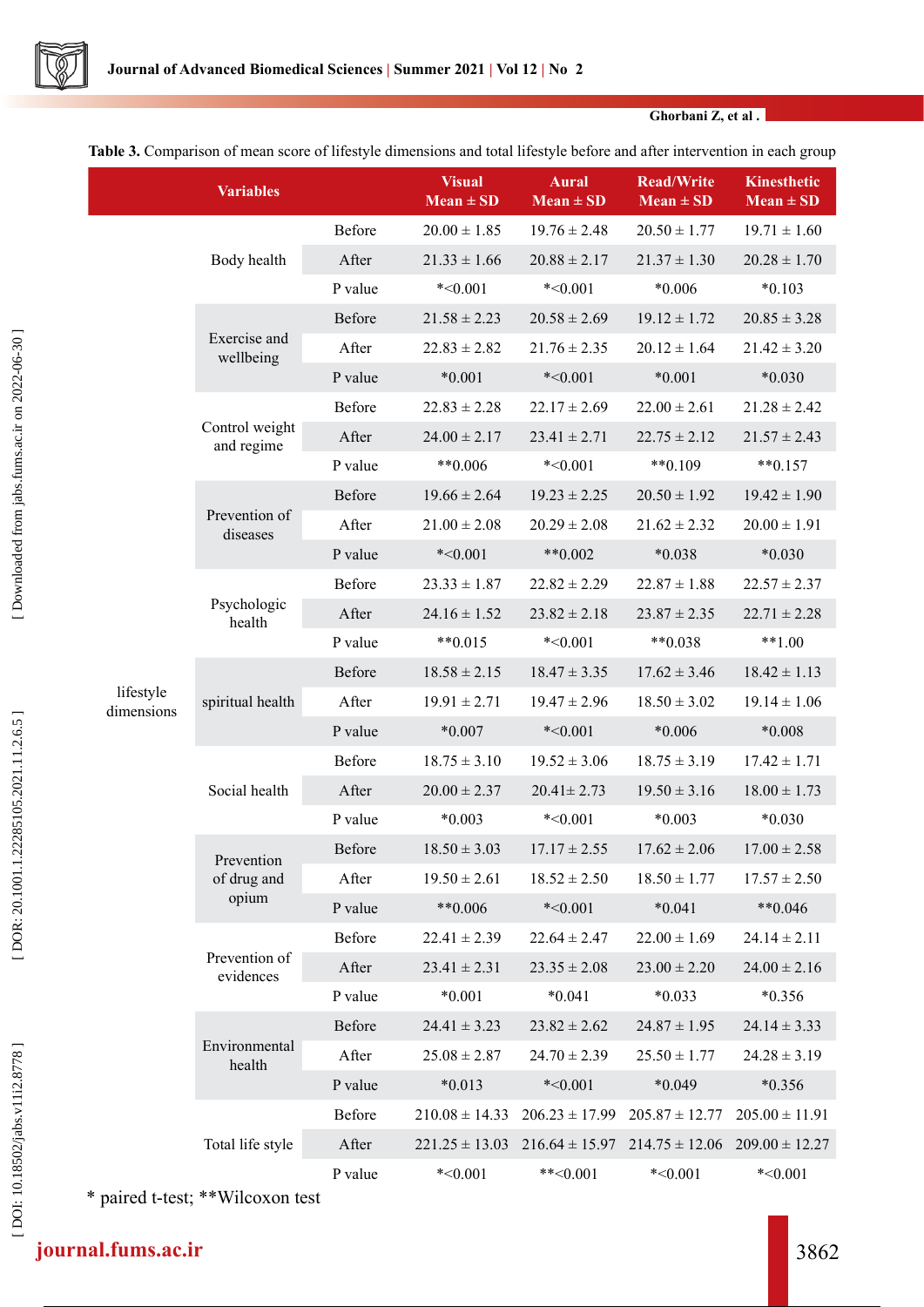

difference between the mean score of lifestyle dimensions before the educational intervention in the four groups  $(p>0.05)$ , also this difference was not significant for the mean score of total lifestyle (p>0.05). But after the educational intervention, a statistically significant difference was observed in the mean difference before and after the intervention levels of physical health, sport and wellbeing, spiritual health, social health and preventing self-medication, drug abuse and others, as well as the total lifestyle in four groups ( $p<0.05$ ), but there was no significant difference in the mean difference before and after the intervention of other levels (p>0.05) (Table 4). The results of comparing the pairs of groups using the non-parametric group's pair test showed that the difference in the mean before and after the intervention of the total lifestyle score in the visual group was more than other subgroups of education based on learning style and in the kinesthetic group was less than other subgroups.

# **Discussion & Conclusion**

In the present study, the study of individuals' learning styles using VARK learning style questionnaire showed that 38.6% of the subjects had auditory learning style (highest percentage compared to the other three groups), 27.2% had visual style, 18/1% had a reading/writing style and 15.9% had a kinesthetic style. In the study of Anbarasi et al. and Koonce et al., the highest percentage of the subjects had an auditory learning style (26,27).

According to the results of the present study, self-care training based on VARK learning style caused a significant increase in the average score of all lifestyle levels of all research units. Arani et al. (2015) in their study to investigate the effect of education based on the BASNEF model on the lifestyle of patients with hypertension, concluded that the mean score of lifestyle dimensions at all levels, after educational intervention significantly increased (28). Saffari et al. also reported a positive effect of face-toface health education on increasing the mean of all levels of lifestyle after the intervention

#### **Education Based of Learning style & Lifestyle**

compared to before (29). Although the mentioned studies were different from our study in terms of method and educational content, but their results are consistent with the present study. Patient education is of particular importance in caring for patients with chronic diseases including hypertension. In fact, by educating these patients, positive changes in their health behaviors can be stimulated and maintained, thereby promoting health outcomes, reducing risk behaviors, risk factors, and mortality from their disease. Educating patients with the disease can be effective in performing behaviors that help control long-term blood pressure.

In the present study, the total lifestyle score of all research units also increased significantly after training. In Nejati et al. study, stress reduction program training through mindfulness was reported to be beneficial on the lifestyle of patients with hypertension (30). Elmir et al. also reported the effect of behavioral educational intervention on lifestyle improvement in patients with hypertension (31). The results of these two studies are consistent with the results of our study. Also, the results of the present study showed that although in all four groups studied, the use of this educational method in all groups could not cause a significant increase in the mean score of lifestyle dimensions at all levels, but the mean score of total lifestyle after the educational intervention compared to the time before that was a significant increase in all four groups. Milani et al. conducted a study to investigate the effect of home-based digital blood pressure programs on patients' blood pressure control and lifestyle, which used videos and educational booklets downloadable by patients to teach the intervention group. The results of their study showed a more favorable lifestyle improvement and better control of blood pressure in patients in the intervention group than in the control group who received only routine care (32). Liu et al reported a positive effect of e-consultation on long-term lifestyle changes (33). In the study of Van et al., 3 months of training based on the pattern of health belief along with the use of a comprehensive reminder system, further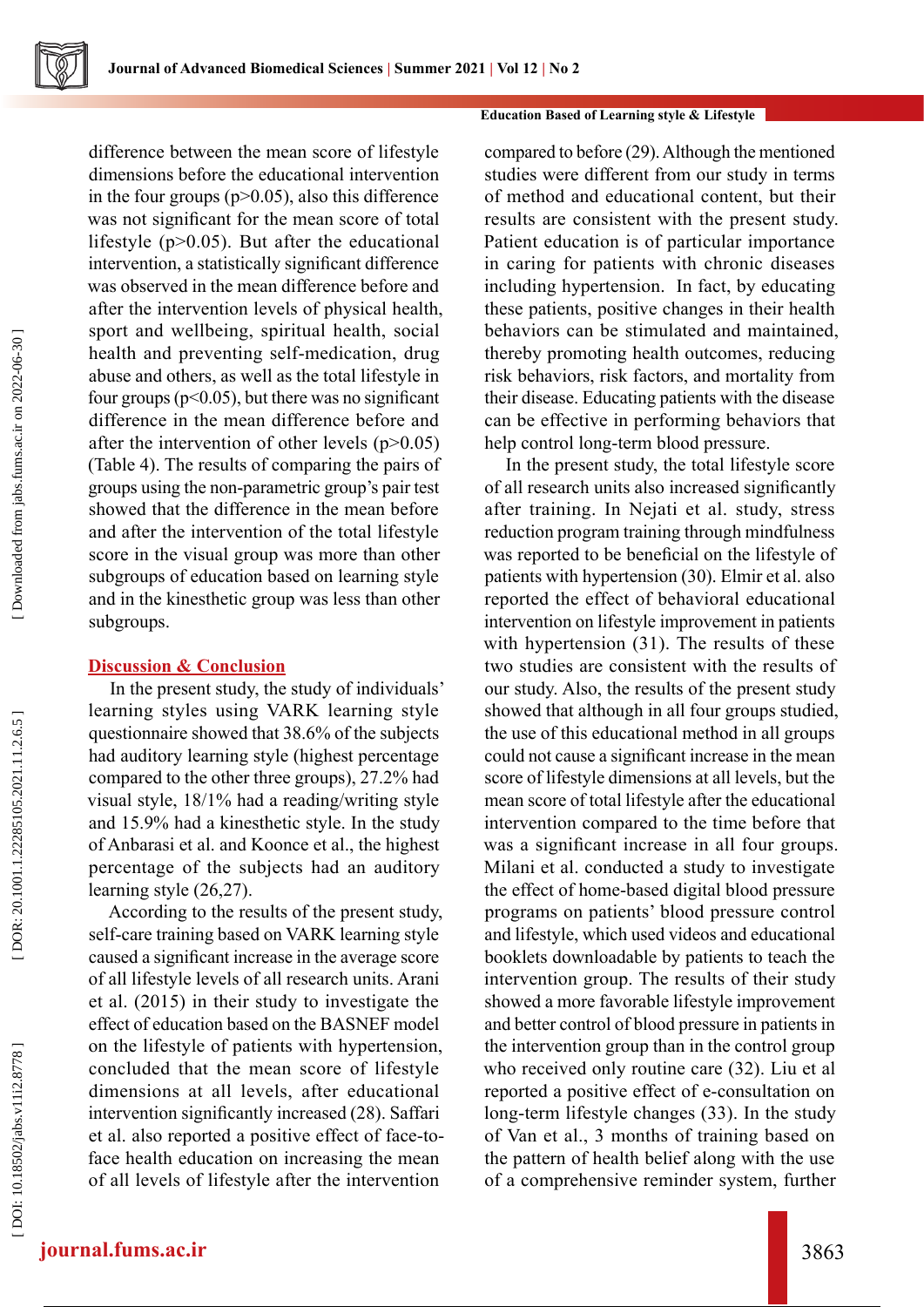

**Ghorbani Z, et al .**

| mestyle scores in four groups of training based on learning style |                                    |                                |                               |                                    |                                     |           |
|-------------------------------------------------------------------|------------------------------------|--------------------------------|-------------------------------|------------------------------------|-------------------------------------|-----------|
| <b>Variables</b>                                                  |                                    | <b>Visual</b><br>$Mean \pm SD$ | <b>Aural</b><br>$Mean \pm SD$ | <b>Read/Write</b><br>$Mean \pm SD$ | <b>Kinesthetic</b><br>$Mean \pm SD$ | P value   |
| lifestyle<br>dimensions                                           | Body health                        | $1.33 \pm 0.88$                | $1.11 \pm 0.78$               | $1.37 \pm 0.74$                    | $0.00 \pm 0.57$                     | $*0.004$  |
|                                                                   | Exercise and<br>wellbeing          | $1.25 \pm 0.96$                | $1.17 \pm 0.95$               | $1.37 \pm 0.91$                    | $0.14 \pm 0.37$                     | $*0.037$  |
|                                                                   | Control weight<br>and regime       | $1.16 \pm 0.93$                | $1.23 \pm 0.83$               | $0.75 \pm 1.16$                    | $0.28 \pm 0.48$                     | *0.098    |
|                                                                   | Prevention of<br>diseases          | $1.33 \pm 0.77$                | $1.05 \pm 0.89$               | $1.37 \pm 1.06$                    | $0.28 \pm 0.48$                     | $*0.058$  |
|                                                                   | Psychologic<br>health              | $0.83 \pm 0.83$                | $1.00 \pm 0.79$               | $1.00 \pm 0.92$                    | $0.14 \pm 0.37$                     | $*0.105$  |
|                                                                   | spiritual health                   | $1.33 \pm 1.07$                | $1.00 \pm 0.79$               | $1.50 \pm 1.06$                    | $0.00 \pm 0.00$                     | **0.009   |
|                                                                   | Social health                      | $1.25 \pm 1.13$                | $0.88 \pm 0.78$               | $1.12 \pm 0.64$                    | $0.14 \pm 0.37$                     | $*0.049$  |
|                                                                   | Prevention<br>of drug and<br>opium | $1.00 \pm 0.73$                | $1.35 \pm 0.93$               | $1.37 \pm 1.40$                    | $0.00 \pm 0.00$                     | $**0.011$ |
|                                                                   | Prevention of<br>evidences         | $1.00 \pm 0.73$                | $0.70 \pm 1.31$               | $1.00 \pm 1.06$                    | $0.14 \pm 0.37$                     | $*0.112$  |
|                                                                   | Environmental<br>health            | $0.66 \pm 0.77$                | $0.88 \pm 0.69$               | $0.62 \pm 0.74$                    | $0.14 \pm 0.37$                     | $*0.146$  |
| Total lifestyle                                                   |                                    | $11.16 \pm 4.85$               | $10.41 \pm 4.56$              | $11.50 \pm 1.41$                   | $1.00 \pm 1.15$                     | $**0.000$ |

**Table 4.** Intragroup comparison of mean difference before and after intervention in lifestyle dimensions' scores and total lifestyle scores in four groups of training based on learning style

\*One-way analysis of variance test; \*\*Kruskal Wallis test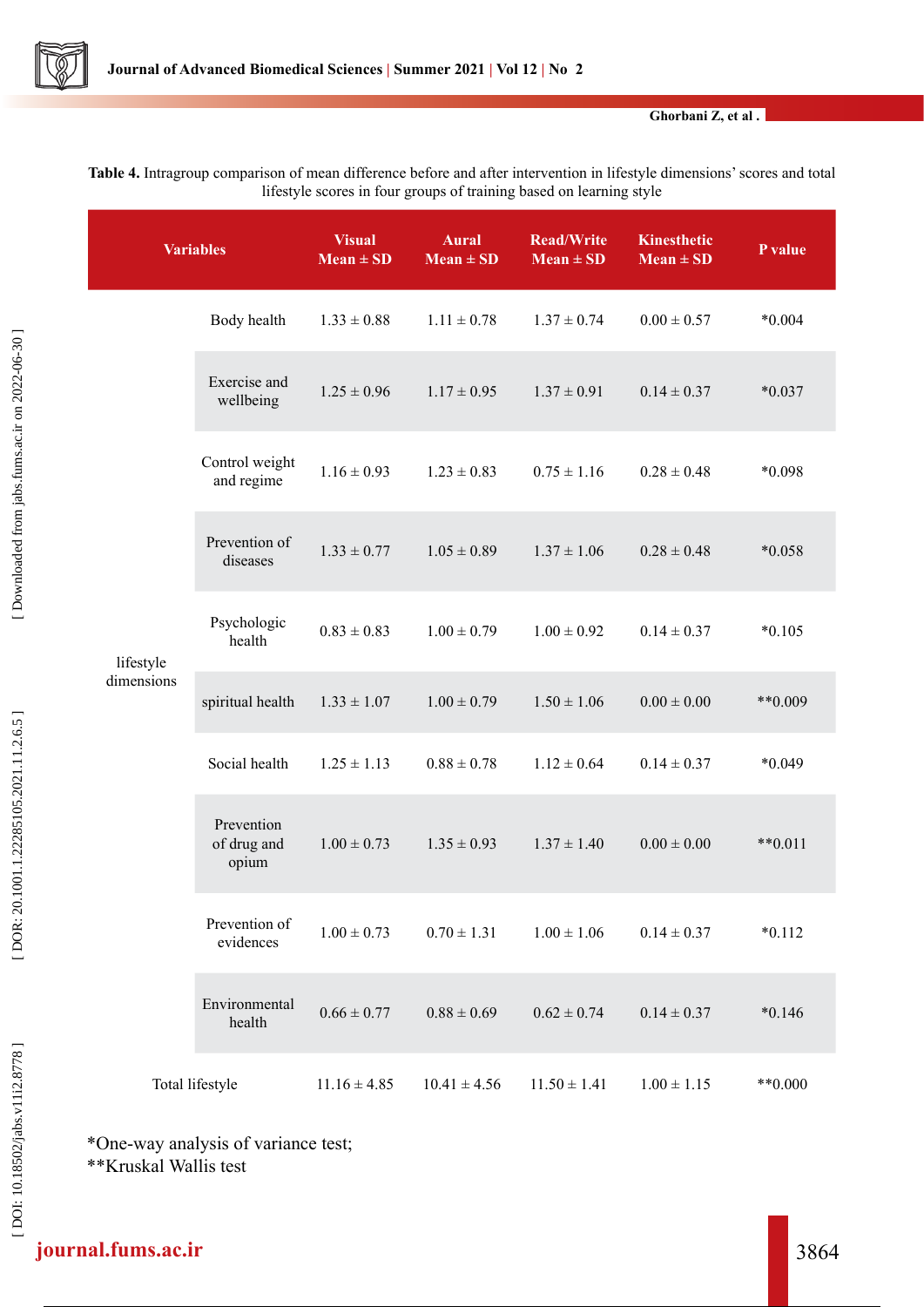promoted health behaviors and blood pressure control in patients with ischemic stroke (34). In their study, Hacihasanog et al. examined the impact of home-based training on medication compliance, high blood pressure management, healthy lifestyle behaviors, and BMI at a primary health care facility in the Turkish province of Erzincan, and concluded that educational interventions in Patients with high blood pressure can make a major contribution to improving patients' lifestyle behaviors, adherence to medications, their blood pressure and BMI (35). Although in these studies, patients were not educated based on their learning style, the results of all four studies, which indicate the positive effect of education in improving and enhancing patients' lifestyles, are in line with the results of our study.

 According to the results of the present study, self-care education based on the specific learning style of each patient caused significant positive changes in their lifestyle, which indicates the benefits of using this educational method in promoting patients' learning. Evidence suggests that effective education requires attention to the basic steps to effective learning, including differences in learners' learning styles. Effective learning occurs when the structure of the content and teaching materials and teaching methods are consistent with the learners' learning style. When teaching, knowing how to learn and how to facilitate and support this learning by the educator is a condition for better use of education by patients.

In the present study, the most changes in the mean total lifestyle score were related to the visual group. In fact, in the visual method, the possibility of using various methods such as PowerPoint, video, chart, diagram, presenting educational content in the form of attractive images and slides and diagrams, prominently displaying significant content, are among the advantages of this educational method. Which in itself can motivate learners to learn and the existence and survival of this motivation, causes volunteer activity, and direct involvement of the learner in the learning process and increases the

## **Education Based of Learning style & Lifestyle**

possibility of achieving educational goals. In addition, creating variety in the way of presenting the material reduces the feeling of boredom in the learner and can lead to a better understanding of the material. The use of video also allows the learner to see and hear educational content, which in turn leads to better processing of content in the mind of the audience. In the kinesthetic group, the effect of education on the overall score of lifestyle was much less, than other subgroups of education based on learning style. Perhaps one of the reasons is the better effect of the teaching method through role-playing and on learning practical and manual skills, but the concepts that in the present study, patients needed to understand and teach did not have such a feature. Other reasons include patients' lack of understanding of the relationship between performance and learning objectives and their misunderstanding of the material taught in this way.

In the present study, the effect of using selfcare education based on VARK learning style on patients' learning rate was evaluated by evaluating the improvement of their lifestyle score. The results of the study showed the positive effect of using this educational method so that the use of this educational method caused a significant increase in the total lifestyle score of patients in all four groups as well as all patients. Due to the limited studies that have been done regarding the effectiveness of this educational method on patients' learning and the resulting clinical consequences, so conducting similar studies on patients with different diseases to ensure more than the desired effect of using this training method is required. One of the strengths of this study is the optimal and acceptable effect of using the educational method based on VARK learning style on promoting patients' learning and subsequently improving their lifestyle. Among the weaknesses of the study were the costly provision of tools and necessary arrangements to perform the mentioned educational method and the time-consuming implementation that health therapists, especially nurses, due to the large workload, do not have many opportunities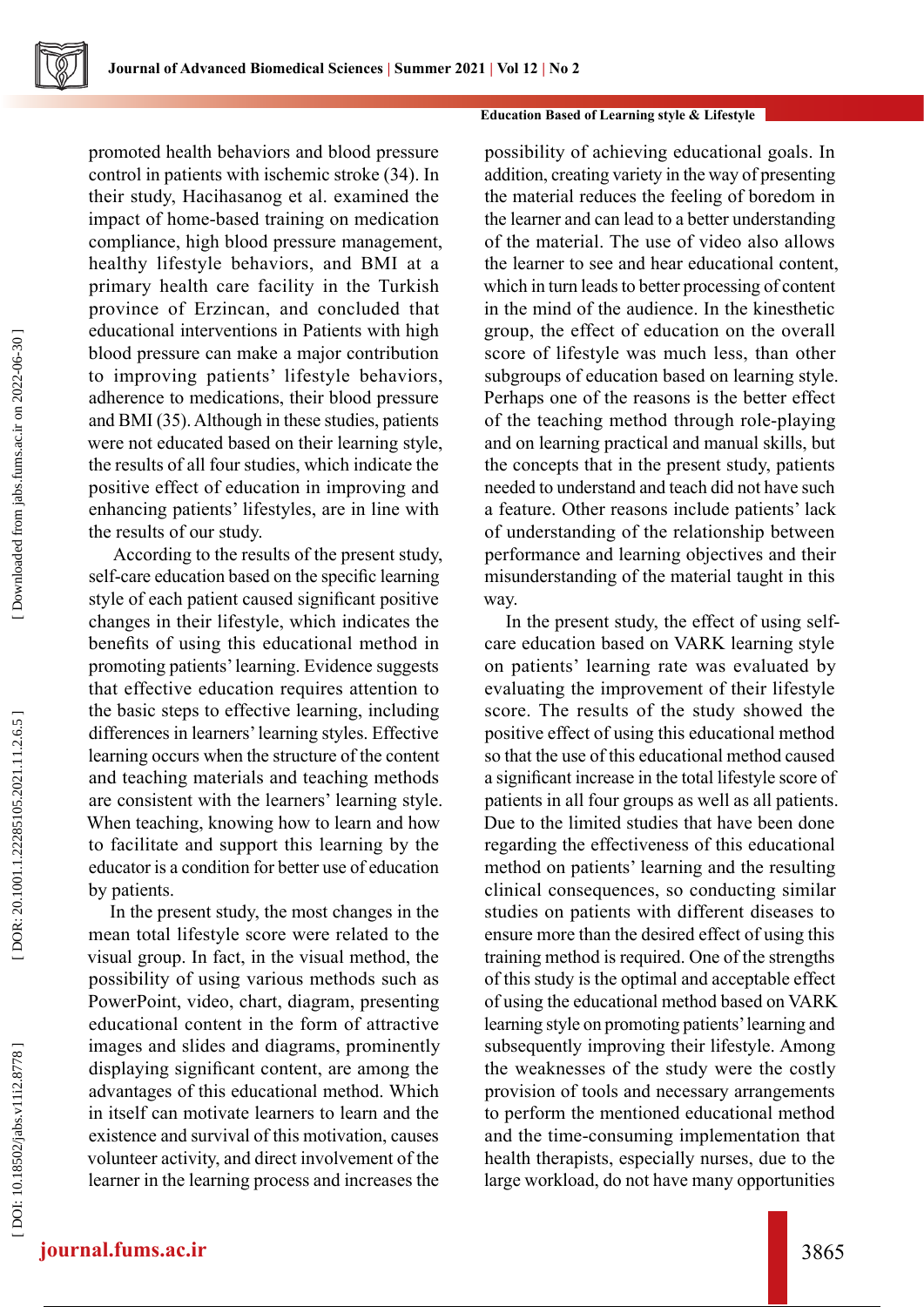

and desire to provide training in this way. Therefore, the educational method used in the study is not very applicable in practice.

# **Acknowledgements**

 This article is extracted from a master thesis and its ethics identifier is IR.HUMS. REC.1397.216. The authors highly appreciate all staff of medical library in nursing and midwifery faculty as well as staff at comprehensive healthcare centers, plus the cooperation of all patients participating in the study. The authors declare that they have no competing interests.

# **Conflict of Interest**

The authors have no conflict of interest to declare.

# **References**

1. Cherfan M, Vallée A, Kab S, Salameh P, Goldberg M, Zins M, et al. Unhealthy behaviors and risk of uncontrolled hypertension among treated individualsthe CONSTANCES population-based study. Sci Rep. 2020;10(1):1-12.

2. Perl S, Niederl E, Kos C, Mrak P, Ederer H, Rakovac I, et al. Randomized evaluation of the effectiveness of a structured educational program for patients with essential hypertension. Am J Hypertens. 2016;29(7):866-872.

 3. Delavar F, Pashaeypoor S, Negarandeh R. The effects of self-management education tailored to health literacy on medication adherence and blood pressure control among elderly people with primary hypertension: A randomized controlled trial. Patient Educ Couns. 2020;103(2):336-342. 4. Javadzade H, Larki A, Tahmasebi R, Reisi M. A theorybased self-care intervention with the application of health literacy strategies in patients with high blood pressure and limited health literacy: a protocol study. Int J Hypertens. 2018;2018:4068538.

5. Kamran A, Sharifirad G, Shafaeei Y, Azadbakht L. Sodium intake prediction with health promotion model constructs in rural hypertensive patients. Indian J Public Health. 2015;59(2):102-108.

6. Ganji S, Peyman N, Meysami Bonab S, Esmaily H. Effect of self-Care training program on quality of life and health literacy in the patients with essential hypertension. Journal of Mashhad University of Medical Sciences. 2018;60(6):792-803. [In persian]

7. Safari MA, Ghanbarnejad A, Nikparvar M, Dadipoor S, Fallahi S. Prevalance of hypertension and respective risk factors in adults in Bandar Abbas, Iran. Hormozgan Medical Journal. 2014;18(3):219-227. [In persian]

8. Kimani S, Mirie W, Chege M, Okube OT, Muniu S.

#### **Ghorbani Z, et al .**

Association of lifestyle modification and pharmacologi cal adherence on blood pressure control among patients with hypertension at Kenyatta National Hospital, Kenya: a cross-sectional study. BMJ open. 2019;9(1): e023995.

9. Ruppar TM. Randomized pilot study of a behavioral feedback intervention to improve medication adherence in older adults with hypertension. J Cardiovasc Nurs. 2010;25(6):470-479.

10. Buda ES, Hanfore LK, Fite RO, Buda AS. Lifestyle modification practice and associated factors among diag nosed hypertensive patients in selected hospitals, South Ethiopia. Clin Hypertens. 2017;23(1):26.

11. Akbarpour S, Khalili D, Zeraati H, Mansournia MA, Ramezankhani A, Fotouhi A. Healthy lifestyle behaviors and control of hypertension among adult hypertensive patients. Sci Rep. 2018;8(1):1-9.

12. Nishigaki N, Shimasaki Y, Yoshida T, Hasebe N. Physician and patient perspectives on hypertension management and factors associated with lifestyle modifi cations in Japan: results from an online survey. Hypertens Res. 2020;43(5):450-462.

 13. Chodosh J, Morton SC, Mojica W, Maglione M, Suttorp MJ, Hilton L, et al. Meta-analysis: chronic disease self-management programs for older adults. Ann Intern Med. 2005;143(6):427-438.

14. Ogunbayo OJ, Schafheutle EI, Cutts C, Noyce PR. Self-care of long-term conditions: patients' perspectives and their (limited) use of community pharmacies. Int J Clin Pharm. 2017;39(2):433-442.

15. Ademe S, Aga F, Gela D. Hypertension self-care prac tice and associated factors among patients in public health facilities of Dessie town, Ethiopia. BMC Health Serv Res. 2019;19(1):51.

16. Hamilton S. How do we assess the learning style of our patients? Rehabil Nurs. 2005;30(4):129-131.

17. El Aissaoui O, El Madani YE, Oughdir L, El Allioui Y. Combining supervised and unsupervised machine learning algorithms to predict the learners' learning styles. Procedia Comput Sci. 2019;148:87-96.

18. AlKhasawneh E. Using VARK to assess changes in learning preferences of nursing students at a public university in Jordan: Implications for teaching. Nurse Educ Today. 2013;33(12):1546-1549.

19. Meyer AJ, Stomski NJ, Innes SI, Armson AJ. VARK learning preferences and mobile anatomy software appli cation use in pre-clinical chiropractic students. Anat Sci Educ. 2016;9(3):247-254.

 20. Kharb P, Samanta PP, Jindal M, Singh V. The learning styles and the preferred teaching-learning strategies of first year medical students. J Clin Diagn Res. 2013;7(6): 1089-1092.

21. Saleh Moghadam AR, Hozhabr-Araghi F, Behnam Vashani H, Karimi Moonaghi H, Bazzi A. Evaluation of the effect of self-care education based on VARK learning style on HbA1c and FBS in patients with type II diabetes. Med Surg Nurs J. 2016;5(2):58-65.